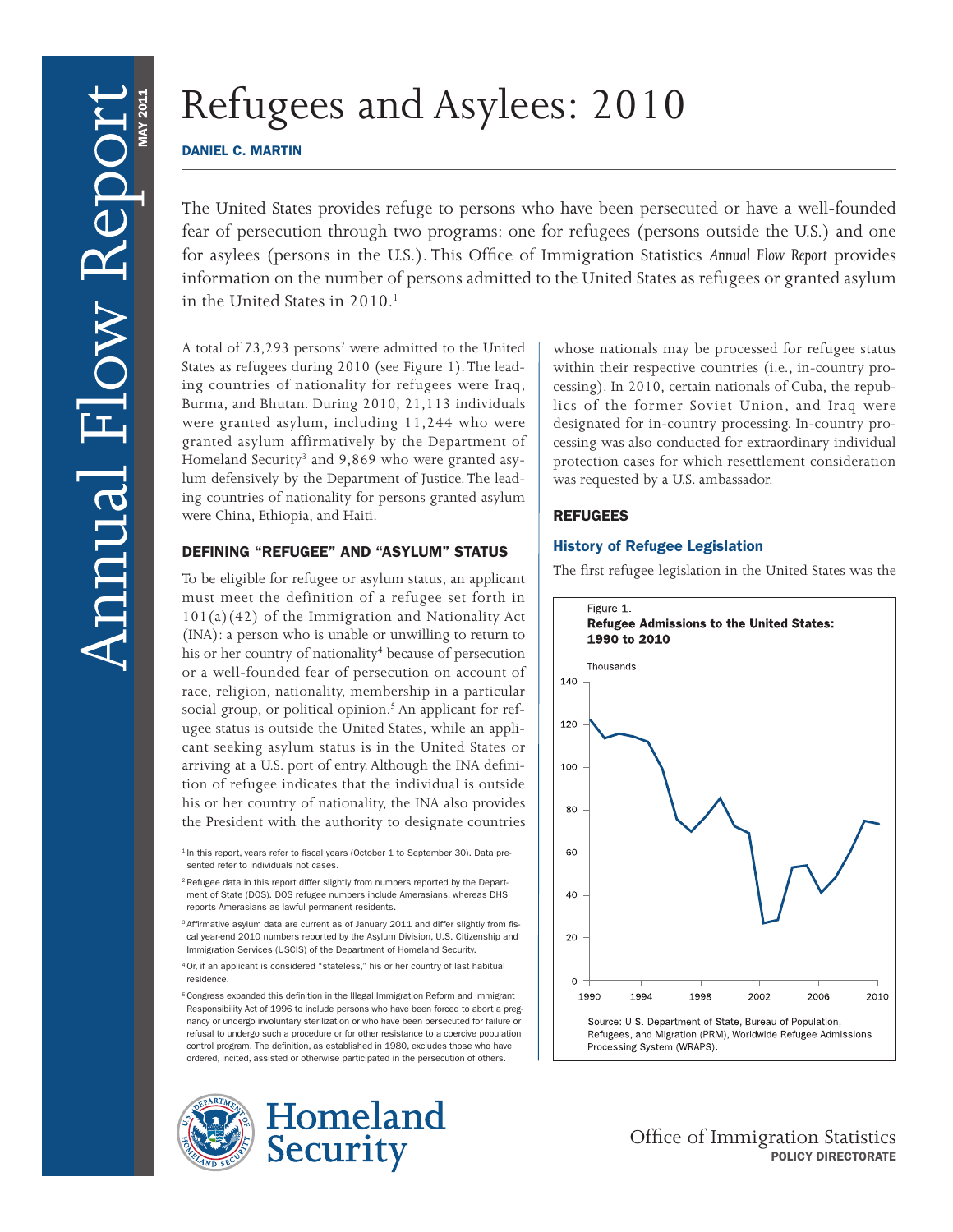Displaced Persons Act of 1948, which brought 400,000 Eastern Europeans to the United States. Other refugeerelated legislation included the Refugee Relief Act of 1953 and the Fair Share Refugee Act of 1960. The United States used the Attorney General's parole authority to bring large groups of persons into the country for humanitarian reasons beginning in 1956 with nationals of Hungary and culminating with hundreds of thousands of Indochinese parolees in the 1970s.

The 1967 United Nations Protocol relating to the Status of Refugees (which the United States ratified in 1968) prohibited any nation from returning a refugee to a country where his or her life or freedom would be

threatened. Congress enacted legislation to bring U.S. law into compliance with the principles outlined in the Protocol in passing the Refugee Act of 1980, which established a geographically- and politically-neutral refugee definition. The Refugee Act of 1980 also made a distinction between refugee and asylum status and allowed certain refugee applicants to be processed while in their countries of nationality.

#### Admission Ceilings

Before the beginning of each fiscal year, the President, in consultation with Congress, establishes an overall refugee admissions ceiling as well as regional allocations.6 The total ceiling for refugee admissions in 2010 was 80,000. The allocation for the Near East/ South Asia region accounted for nearly half of the total ceiling to accommodate refugee arrivals from Iraq and Bhutan (see Table 1).

#### Table 1.

#### Refugee Admissions Ceilings: 2008 to 2010\*

|                         | <b>Ceiling</b> |        |        |  |  |  |  |  |
|-------------------------|----------------|--------|--------|--|--|--|--|--|
| Region                  | 2010           | 2009   | 2008   |  |  |  |  |  |
| Total.                  | 80,000         | 80,000 | 80,000 |  |  |  |  |  |
| Africa                  | 15.500         | 12,000 | 16,000 |  |  |  |  |  |
| East Asia               | 18,000         | 20,500 | 20,000 |  |  |  |  |  |
| Europe/Central Asia     | 2.500          | 2.500  | 3.000  |  |  |  |  |  |
| Latin America/Caribbean | 5.500          | 5.500  | 5.000  |  |  |  |  |  |
| Near East/South Asia.   | 38,000         | 39,500 | 28,000 |  |  |  |  |  |
| Unallocated Reserve     | 500            | Ω      | 8,000  |  |  |  |  |  |

\*Ceiling numbers reflect revisions made each fiscal year.

Source: U.S. Department of State, *Proposed Refugee Admissions for FY 2010—Report to Congress.*

#### Eligibility Requirements

In order to qualify for refugee status, an applicant must (1) be of special humanitarian concern to the United States; (2) meet the refugee definition as set forth in section  $101(a)(42)$  of the INA; (3) be admissible under the INA; and (4) not be firmly resettled in any foreign country. A person whom USCIS has determined meets the refugee definition may nonetheless be inadmissible to the United States due to criminal, security, or other grounds, and therefore ineligible for refugee resettlement.

#### Table 2.

#### Refugee Arrivals by Category of Admission: Fiscal Years 2008 to 2010

|                                     | 2010          |                | 2009          |                | 2008          |                |  |
|-------------------------------------|---------------|----------------|---------------|----------------|---------------|----------------|--|
| <b>Category of admission</b>        | <b>Number</b> | <b>Percent</b> | <b>Number</b> | <b>Percent</b> | <b>Number</b> | <b>Percent</b> |  |
| Total.                              | 73.293        | 100.0          | 74.602        | 100.0          | 60.107        | 100.0          |  |
| Principal Applicant                 | 32.251        | 44.0           | 32.511        | 43.6           | 25.354        | 42.2           |  |
| Dependents                          | 41.042        | 56.0           | 42.091        | 56.4           | 34.753        | 57.8           |  |
| $Spouse. \ldots \ldots \ldots$      | 12.835        | 17.5           | 13.440        | 18.0           | 10.406        | 17.3           |  |
| Child $\ldots \ldots \ldots \ldots$ | 28.207        | 38.5           | 28.651        | 38.4           | 24.347        | 40.5           |  |

Source: U.S. Department of State, Bureau of Population, Refugees, and Migration (PRM), Worldwide Refugee Admissions Processing System (WRAPS).

#### Application Process

The United States Refugee Admissions Program (USRAP) establishes processing priorities to identify individuals and groups who are of special humanitarian concern to the United States and who are eligible for refugee resettlement consideration. Priority categories are Priority One (P1)—individuals referred by the United Nations High Commissioner for Refugees, a U.S. Embassy, or certain nongovernmental organizations; Priority Two (P2)—groups of special humanitarian concern; and Priority Three (P3)—family reunification cases.7 Once an individual has been referred to the USRAP, an Overseas Processing Entity, working under cooperative agreement with the U.S. Department of State, conducts a pre-screening interview with the applicant and helps with the application for submission to USCIS. A USCIS officer interviews the applicant and determines if the applicant is eligible for refugee resettlement to the United States. Security checks must be completed before an application is approved. Individuals who are found eligible for resettlement by USCIS must undergo a medical exam and are assigned a sponsor, a resettlement agency that assists the refugee applicant with housing, employment, and other services upon arrival. The International Organization for Migration (IOM) then makes arrangements for the refugee's travel to the United States. After arrival, refugees are authorized to work and may request documentation for travel outside the United States by applying for a refugee travel document.

Spouses and unmarried children under the age of 21 may obtain derivative refugee status from the principal applicant. An accompanying derivative is a spouse or child who enters with the applicant or within four months after the principal applicant's admission. A following-to-join derivative is a spouse or child who joins the principal applicant more than four months after his or her admission to the United States. It is possible to apply for derivative refugee status up to two years after the principal refugee is admitted to the United States using Form I-730, Refugee/Asylee Relative Petition, as long as the relationship between the principal applicant and the spouse and/or child existed prior to the principal's admission into the United States.

<sup>&</sup>lt;sup>6</sup> In many cases, an unallocated reserve is also designated which can be used in any region if the need arises and only after notification to Congress.

<sup>7</sup> Priority Three processing was suspended in October 2008 and remains so until new procedures to identify and deter relationship fraud can be established.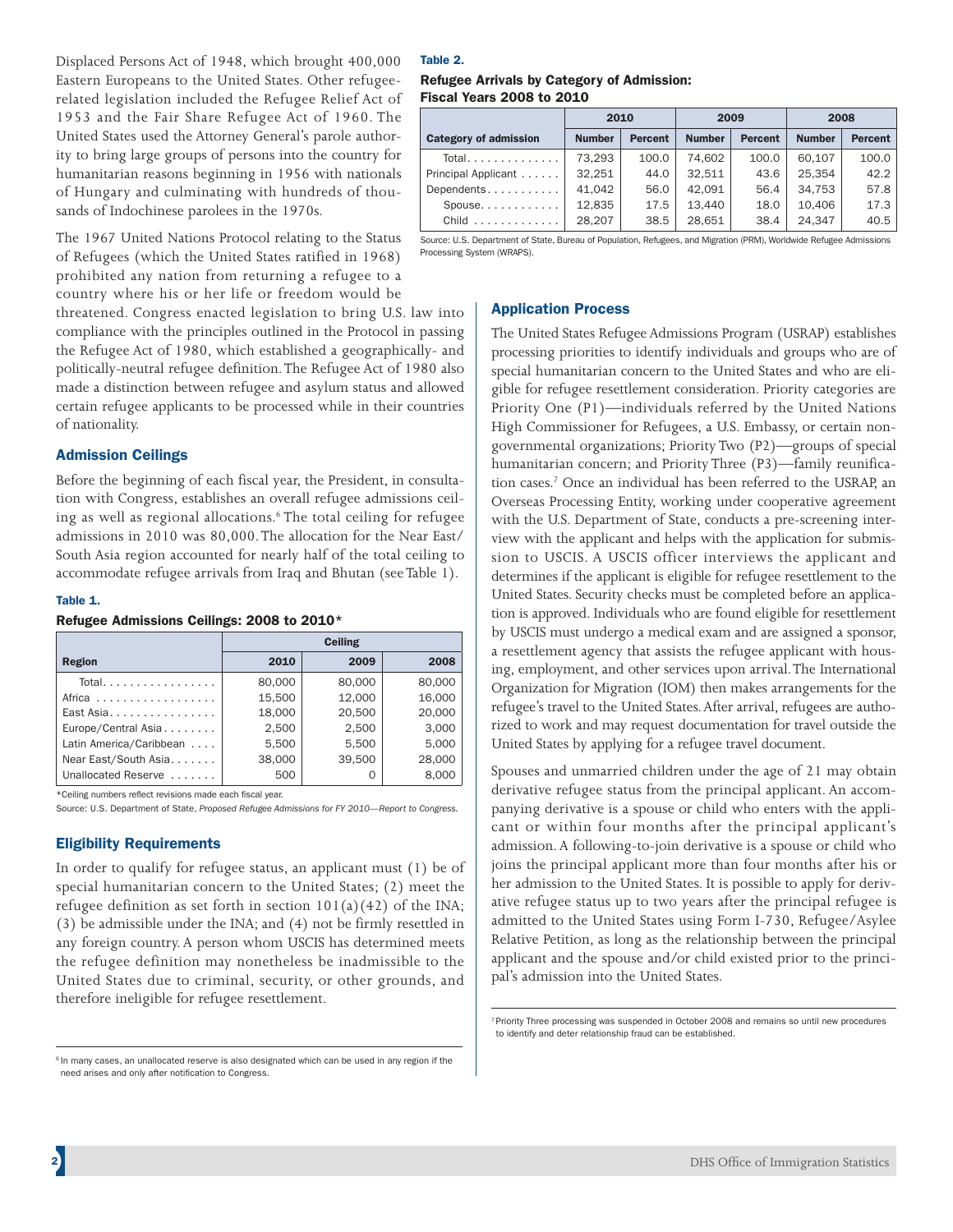#### Lawful Permanent Residence and Citizenship

One year after being admitted to the United States, refugees are required by statute to apply for legal permanent resident (LPR) status. Refugees granted LPR status may apply for citizenship 5 years after their refugee admission date.

#### **DATA**

The refugee data presented in this report were obtained from the Worldwide Refugee Admissions Processing System (WRAPS) of the Bureau of Population, Refugees, and Migration (PRM) of the U.S. Department of State.

#### TRENDS AND CHARACTERISTICS OF REFUGEES

In 2010, 73,293 refugees were admitted to the United States—a 1.8 percent decrease from 2009, which had the highest number of refugee arrivals in a decade (See Figure 1). The annual number of refugee arrivals declined during the 1990s reflecting a shift in the refugee program's focus to more diverse populations in dispersed areas. Admissions decreased further, reaching a low point in 2002, due largely to changes in security procedures and admission requirements after September 11, 2001. The number of refugee arrivals subsequently increased and, by 2009, recovered to pre-2001 levels.

#### Category of Admission

Principal applicants accounted for 32,251 (44 percent) of the 73,293 refugees admitted to the United States in 2010 (see Table 2).<sup>8</sup> Dependent children and spouses represented 39 percent and 18 percent, respectively, of refugee admissions.

# Country of Nationality

In 2010, the leading countries of nationality for refugee admissions were Iraq (25 percent), Burma (23 percent), and Bhutan (17 percent) (see Table 3). Approximately 64 percent of refugees were from these three countries. Other leading countries

include Somalia (6.7 percent), Cuba (6.6 percent), Iran (4.8 percent), Democratic Republic of Congo (4.3 percent), and Eritrea (3.5 percent).

# Age, Gender, and Marital Status

Thirty-five percent of refugees admitted to the United States in 2010 were under 18 years of age (see Table 4). Refugees are, on average, younger than the U.S. native-born population. In 2010, the median age of refugees arriving in the United States was 24 years; in contrast, the median age of the native-born population in

8 As of January 2011.

#### Table 3.

#### Refugee Arrivals by Country of Nationality: Fiscal Years 2008 to 2010

(Ranked by 2010 country of nationality)

|                               | 2010          |                | 2009          |                | 2008          |                |  |
|-------------------------------|---------------|----------------|---------------|----------------|---------------|----------------|--|
| <b>Country of nationality</b> | <b>Number</b> | <b>Percent</b> | <b>Number</b> | <b>Percent</b> | <b>Number</b> | <b>Percent</b> |  |
| Total.                        | 73,293        | 100.0          | 74.602        | 100.0          | 60.107        | 100.0          |  |
| Iraq.                         | 18.016        | 24.6           | 18.838        | 25.3           | 13.822        | 23.0           |  |
| Burma                         | 16,693        | 22.8           | 18,202        | 24.4           | 18,139        | 30.2           |  |
| Bhutan                        | 12.363        | 16.9           | 13.452        | 18.0           | 5,320         | 8.9            |  |
| Somalia                       | 4.884         | 6.7            | 4.189         | 5.6            | 2,523         | 4.2            |  |
| Cuba                          | 4,818         | 6.6            | 4,800         | 6.4            | 4,177         | 6.9            |  |
| Iran.                         | 3.543         | 4.8            | 5.381         | 7.2            | 5.270         | 8.8            |  |
| Congo,                        |               |                |               |                |               |                |  |
| Democratic Republic           | 3.174         | 4.3            | 1,135         | 1.5            | 727           | 1.2            |  |
| Eritrea                       | 2.570         | 3.5            | 1.571         | 2.1            | 251           | 0.4            |  |
| Vietnam.                      | 873           | 1.2            | 1.486         | 2.0            | 1,112         | 1.9            |  |
| Ethiopia                      | 668           | 0.9            | 321           | 0.4            | 299           | 0.5            |  |
| All other countries,          |               |                |               |                |               |                |  |
| including unknown             | 5,691         | 7.8            | 5,227         | 7.0            | 8,467         | 14.1           |  |

Source: U.S. Department of State, Bureau of Population, Refugees, and Migration (PRM), Worldwide Refugee Admissions Processing System (WRAPS).

# Table 4.

#### Refugee Arrivals by Age, Gender, and Marital Status: Fiscal Years 2008 to 2010

|                                        | 2010          |                | 2009          |                | 2008          |                |
|----------------------------------------|---------------|----------------|---------------|----------------|---------------|----------------|
| Age                                    | <b>Number</b> | <b>Percent</b> | <b>Number</b> | <b>Percent</b> | <b>Number</b> | <b>Percent</b> |
| Total                                  | 73.293        | 100.0          | 74.602        | 100.0          | 60.107        | 100.0          |
| 0 to 17 years                          | 25,373        | 34.6           | 25,185        | 33.8           | 21,637        | 36.0           |
| 18 to 24 years                         | 11,853        | 16.2           | 11.747        | 15.7           | 9.429         | 15.7           |
| 25 to 34 years                         | 14,954        | 20.4           | 14,842        | 19.9           | 10,906        | 18.1           |
| 35 to 44 years                         | 9,587         | 13.1           | 10,082        | 13.5           | 8,057         | 13.4           |
| 45 to 54 years                         | 5,727         | 7.8            | 5,971         | 8.0            | 5,000         | 8.3            |
| 55 to 64 years                         | 3,218         | 4.4            | 3,649         | 4.9            | 2,812         | 4.7            |
| 65 years and over                      | 2,581         | 3.5            | 3,126         | 4.2            | 2,266         | 3.8            |
| Gender                                 |               |                |               |                |               |                |
| Male                                   | 38,624        | 52.7           | 38,491        | 51.6           | 30,939        | 51.5           |
| Female                                 | 34,669        | 47.3           | 36,111        | 48.4           | 29,168        | 48.5           |
| <b>Marital status</b>                  |               |                |               |                |               |                |
| Married                                | 28.567        | 39.0           | 29.770        | 39.9           | 23.010        | 38.3           |
| Single $\dots \dots \dots \dots \dots$ | 41,022        | 56.0           | 40.798        | 54.7           | 33.969        | 56.5           |
| Other*                                 | 3.704         | 5.1            | 4.034         | 5.4            | 3,128         | 5.2            |

\*Includes persons who were divorced, separated, widowed, or of unknown marital status.

Source: U.S. Department of State, Bureau of Population, Refugees, and Migration (PRM), Worldwide Refugee Admissions Processing System (WRAPS).

> 2010 was 35 years.<sup>9</sup> A slight majority of refugees were male (53 percent), and 56 percent were single.

# State of Residence

The leading states of residence of refugees admitted to the United States in 2010 were California (12 percent), Texas (11 percent), New York (6.2 percent), and Florida (5.8 percent) (see Table 5). Refugee arrivals in California decreased 24 percent from 11,274 in 2009 to 8,577 in 2010. Refugee admissions in Washington and Pennsylvania both increased in 2010 by 16 percent and 22 percent, respectively.

<sup>9</sup> Calculated from the March 2010 Current Population Survey public use microdata file from the U.S. Census Bureau.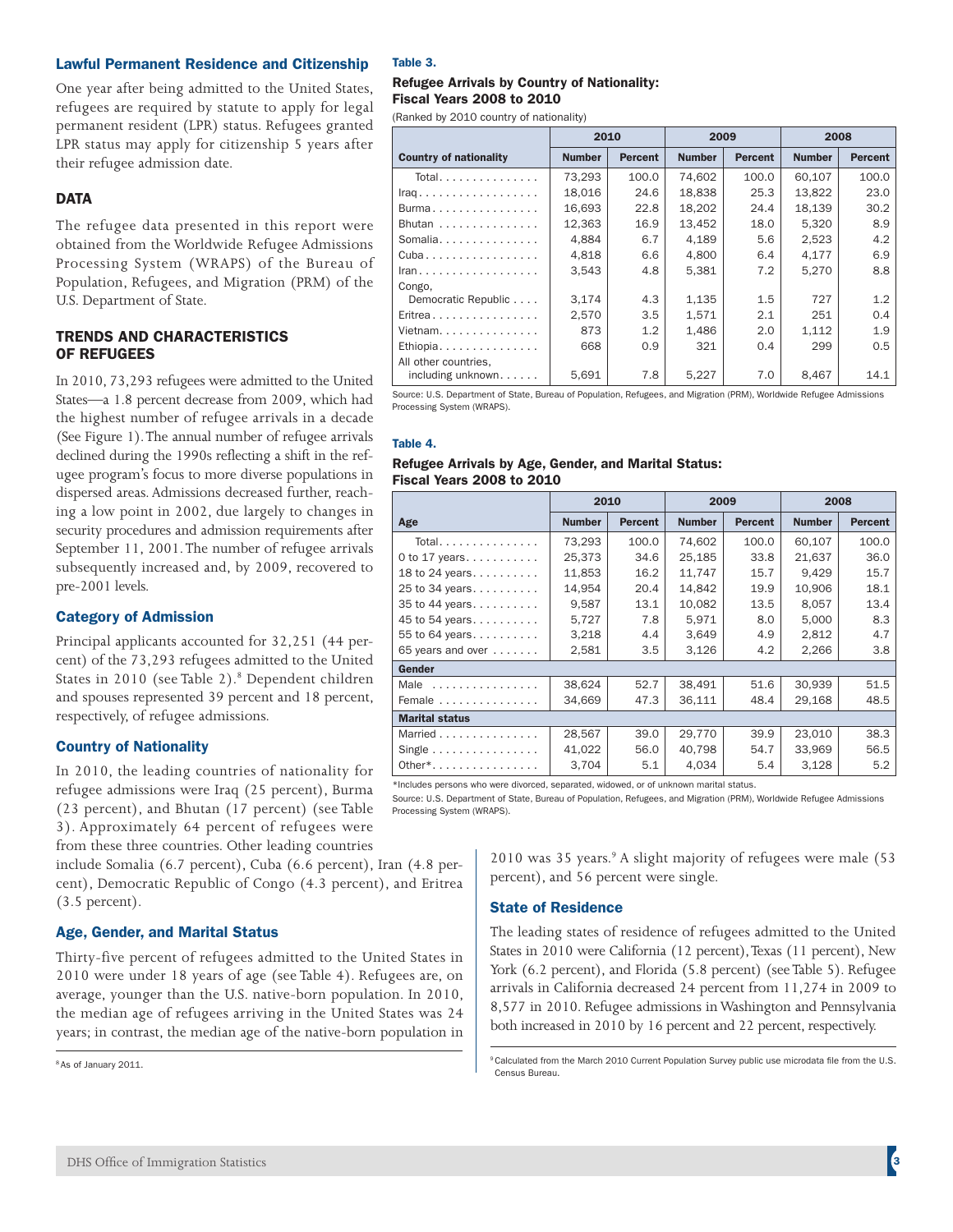#### Table 5.

# Refugee Arrivals by State of Residence: Fiscal Years 2008 to 2010

(Ranked by 2010 state of residence)

|                                                | 2010          |                |               | 2009           | 2008          |                |  |
|------------------------------------------------|---------------|----------------|---------------|----------------|---------------|----------------|--|
| <b>State of residence</b>                      | <b>Number</b> | <b>Percent</b> | <b>Number</b> | <b>Percent</b> | <b>Number</b> | <b>Percent</b> |  |
| Total.                                         | 73.293        | 100.0          | 74.602        | 100.0          | 60.107        | 100.0          |  |
| California                                     | 8.577         | 11.7           | 11.274        | 15.1           | 9.472         | 15.8           |  |
| Texas                                          | 7,918         | 10.8           | 8.195         | 11.0           | 5.116         | 8.5            |  |
| New York $\dots$ , $\dots$ , $\dots$ , $\dots$ | 4.559         | 6.2            | 4.411         | 5.9            | 3.628         | 6.0            |  |
| Florida                                        | 4,216         | 5.8            | 4.193         | 5.6            | 3.715         | 6.2            |  |
| Arizona                                        | 3.400         | 4.6            | 4.312         | 5.8            | 3.005         | 5.0            |  |
| Georgia                                        | 3.224         | 4.4            | 3.270         | 4.4            | 2.325         | 3.9            |  |
| Michigan                                       | 3.188         | 4.3            | 3.500         | 4.7            | 3.292         | 5.5            |  |
| Washington                                     | 3.004         | 4.1            | 2.581         | 3.5            | 2.254         | 3.7            |  |
| Pennsylvania                                   | 2.632         | 3.6            | 2.155         | 2.9            | 1.729         | 2.9            |  |
| Illinois                                       | 2.529         | 3.5            | 2.560         | 3.4            | 2.429         | 4.0            |  |
| Other. $\ldots$                                | 30.046        | 41.0           | 28.151        | 37.7           | 23.142        | 38.5           |  |

Source: U.S. Department of State, Bureau of Population, Refugees, and Migration (PRM), Worldwide Refugee Admissions Processing System (WRAPS).

# ASYLEES

# Filing of Claims

Generally, any alien present in the United States or arriving at a port of entry may apply for asylum regardless of his or her immigration status. Asylum may be obtained in two ways: affirmatively through a USCIS asylum officer or defensively in removal proceedings before an immigration judge of the Executive Office for Immigration Review (EOIR) of the Department of Justice. To obtain asylum, an alien must apply within one year from the date of last arrival or establish that an exception applies based on changed or extraordinary circumstances. An alien applies for asylum in the United States by filing Form I-589, Application for Asylum and for Withholding of Removal.

# **Adjudication of Claims**

The Asylum Officer Corps within USCIS is responsible for the adjudication of asylum claims filed with the agency. During the interview, an asylum officer determines whether the applicant meets the definition of a refugee, assesses the credibility of the applicant and determines whether any bars to obtaining asylum apply. Individuals may be barred from obtaining asylum for committing certain crimes, posing a national security threat, engaging in persecution of others, or firmly resettling in another country before coming to the United States.

Individuals granted asylum are authorized to work in the United States. In addition, an asylee is eligible for certain public benefits including employment assistance, a social security card, and social services. If an applicant in a valid immigration status (e.g., foreign student) fails to establish eligibility for asylum before USCIS, the application will be denied by USCIS, and the applicant will remain in his or her valid status. If the applicant is not in a valid status, and USCIS finds the applicant ineligible for asylum, USCIS places the applicant in removal proceedings before EOIR, where the application is considered anew. Additionally, aliens who have not previously filed for asylum may be placed in removal proceedings by immigration enforcement officials because they are undocumented, are in violation of their status when apprehended, or

were caught attempting entry into the United States without proper documentation. Such individuals may file for asylum directly with EOIR. During the proceedings, an immigration judge may grant asylum or deny the application for asylum and issue an order of removal. The applicant may appeal the denial to the Board of Immigration Appeals and seek further review by a U.S. Court of Appeals.

# **DATA**

The affirmative asylee data presented in this report were obtained from the Refugee, Asylum, and Parole System (RAPS) of USCIS. Defensive asylee data were obtained from EOIR. The asylee data included in this report do not include follow-tojoin derivatives.

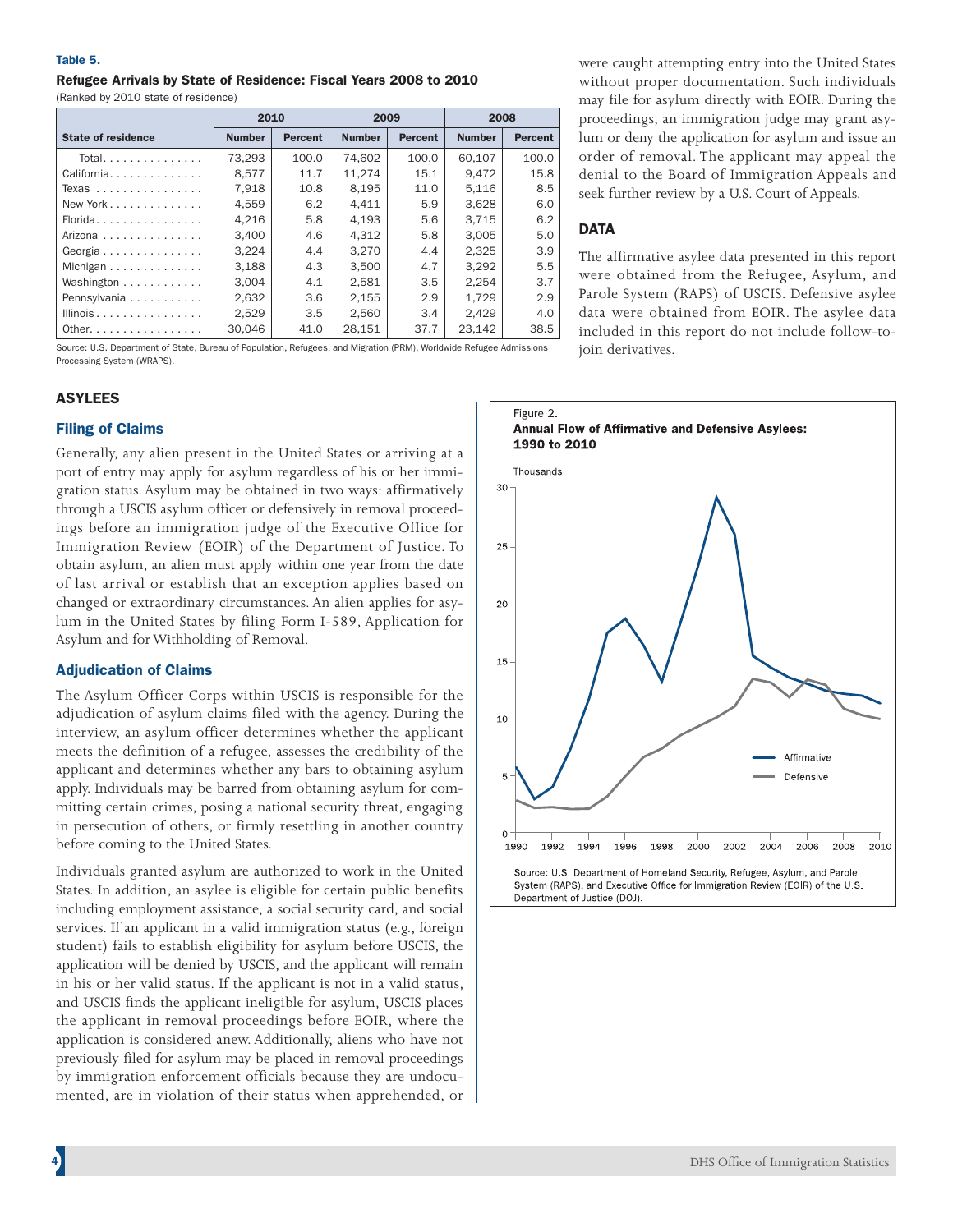#### Table 6.

# All Asylees by Country of Nationality: Fiscal Years 2008 to 2010

(Ranked by 2010 country of nationality)

|                                        | 2010          |                | 2009          |                | 2008          |                |
|----------------------------------------|---------------|----------------|---------------|----------------|---------------|----------------|
| <b>Country of nationality</b>          | <b>Number</b> | <b>Percent</b> | <b>Number</b> | <b>Percent</b> | <b>Number</b> | <b>Percent</b> |
|                                        | 21.113        | 100.0          | 22.090        | 100.0          | 22.832        | 100.0          |
| China, People's Republic               | 6.683         | 31.7           | 6.118         | 27.7           | 5.462         | 23.9           |
|                                        | 1.093         | 5.2            | 1.109         | 5.0            | 900           | 3.9            |
|                                        | 832           | 3.9            | 1.000         | 4.5            | 1,237         | 5.4            |
|                                        | 660           | 3.1            | 584           | 2.6            | 1.050         | 4.6            |
| Nepal                                  | 640           | 3.0            | 667           | 3.0            | 495           | 2.2            |
| Colombia                               | 591           | 2.8            | 993           | 4.5            | 1.646         | 7.2            |
|                                        | 548           | 2.6            | 493           | 2.2            | 570           | 2.5            |
|                                        | 536           | 2.5            | 481           | 2.2            | 416           | 1.8            |
|                                        | 485           | 2.3            | 348           | 1.6            | 399           | 1.7            |
| Guatemala                              | 465           | 2.2            | 502           | 2.3            | 540           | 2.4            |
| All other countries, including unknown | 8.580         | 40.6           | 9.795         | 44.3           | 10.117        | 44.3           |

Source: U.S. Department of Homeland Security, Refugee, Asylum, and Parole System (RAPS) and Executive Office for Immigration Review (EOIR) of the U.S. Department of Justice (DOJ).

#### Table 7.

# Affirmative Asylees by Country of Nationality: Fiscal Years 2008 to 2010

(Ranked by 2010 country of nationality)

|                                        | 2010          |                | 2009          |                | 2008          |                |
|----------------------------------------|---------------|----------------|---------------|----------------|---------------|----------------|
| <b>Country of nationality</b>          | <b>Number</b> | <b>Percent</b> | <b>Number</b> | <b>Percent</b> | <b>Number</b> | <b>Percent</b> |
|                                        | 11.244        | 100.0          | 11.904        | 100.0          | 12.075        | 100.0          |
| China, People's Republic               | 2.888         | 25.7           | 2.700         | 22.7           | 2.038         | 16.9           |
| Ethiopia                               | 686           | 6.1            | 700           | 5.9            | 586           | 4.9            |
|                                        | 665           | 5.9            | 594           | 5.0            | 727           | 6.0            |
|                                        | 479           | 4.3            | 393           | 3.3            | 756           | 6.3            |
| Nepal                                  | 410           | 3.6            | 496           | 4.2            | 347           | 2.9            |
|                                        | 402           | 3.6            | 257           | 2.2            | 328           | 2.7            |
|                                        | 389           | 3.5            | 366           | 3.1            | 372           | 3.1            |
| Colombia                               | 357           | 3.2            | 637           | 5.4            | 1.113         | 9.2            |
|                                        | 320           | 2.8            | 308           | 2.6            | 234           | 1.9            |
| Guatemala                              | 299           | 2.7            | 347           | 2.9            | 378           | 3.1            |
| All other countries, including unknown | 4.349         | 38.7           | 5.106         | 42.9           | 5.196         | 43.0           |

Source: U.S. Department of Homeland Security, Refugee, Asylum, and Parole System (RAPS).

#### Table 8.

#### Defensive Asylees by Country of Nationality: Fiscal Years 2008 to 2010

(Ranked by 2010 country of nationality)

|                                        | 2010          |                | 2009          |                | 2008          |                |
|----------------------------------------|---------------|----------------|---------------|----------------|---------------|----------------|
| <b>Country of nationality</b>          | <b>Number</b> | <b>Percent</b> | <b>Number</b> | <b>Percent</b> | <b>Number</b> | <b>Percent</b> |
|                                        | 9.869         | 100.0          | 10.186        | 100.0          | 10.757        | 100.0          |
| China, People's Republic               | 3.795         | 38.5           | 3.418         | 33.6           | 3.424         | 31.8           |
| Ethiopia                               | 407           | 4.1            | 409           | 4.0            | 314           | 2.9            |
|                                        | 241           | 2.4            | 260           | 2.6            | 269           | 2.5            |
| Colombia                               | 234           | 2.4            | 356           | 3.5            | 533           | 5.0            |
| Nepal                                  | 230           | 2.3            | 171           | 1.7            | 148           | 1.4            |
|                                        | 216           | 2.2            | 173           | 1.7            | 182           | 1.7            |
|                                        | 208           | 2.1            | 167           | 1.6            | 100           | 0.9            |
| Armenia                                | 206           | 2.1            | 196           | 1.9            | 141           | 1.3            |
|                                        | 196           | 2.0            | 203           | 2.0            | 161           | 1.5            |
|                                        | 186           | 1.9            | 193           | 1.9            | 238           | 2.2            |
| All other countries, including unknown | 3.950         | 40.0           | 4.640         | 45.6           | 5.247         | 48.8           |

Source: Executive Office for Immigration Review (EOIR) of the U.S. Department of Justice (DOJ).

#### TRENDS AND CHARACTERISTICS OF ASYLEES

The total number of persons granted asylum in the United States continued to decrease from 22,090 in 2009 to 21,113 in 2010. The number of persons who were granted asylum affirmatively through USCIS decreased from 11,904 in 2009 to 11,244 in 2010 (see Figure 2). The number of persons granted asylum defensively by an immigration judge or the Board of Immigration Appeals of EOIR also decreased, from 10,186 in 2009 to 9,869 in 2010.

#### Country of Nationality

The leading countries of nationality for persons granted asylum in 2010 were China (32 percent), Ethiopia (5.2 percent), Haiti (3.9 percent), Venezuela (3.1 percent), and Nepal (3 percent) (see Table 6). Nationals of these five countries accounted for 47 percent of persons granted asylum.

In 2010, the top three countries of nationality for affirmative asylees were China (26 percent), Ethiopia (6.1 percent), and Haiti (5.9 percent) (see Table 7). These three countries accounted for 38 percent of all persons granted asylum affirmatively. The leading countries of nationality for persons granted defensive asylum were China (39 percent), Ethiopia (4.1 percent), India (2.4 percent), Colombia (2.4 percent), and Nepal (2.3 percent) (see Table 8). Onehalf of defensive asylees in 2010 were nationals of these five countries.

#### Age, Gender, and Marital Status

For this report, demographic information was available only for affirmative asylees. Seventy-six percent of persons granted asylum affirmatively in 2010 were between the ages of 18 and 44 (see Table 9). Like refugees, affirmative asylees are, on average, younger than the native-born U.S. population: the median age of persons granted affirmative asylum in 2010 was 29 years. Fifty-two percent were male, and 44 percent were married.